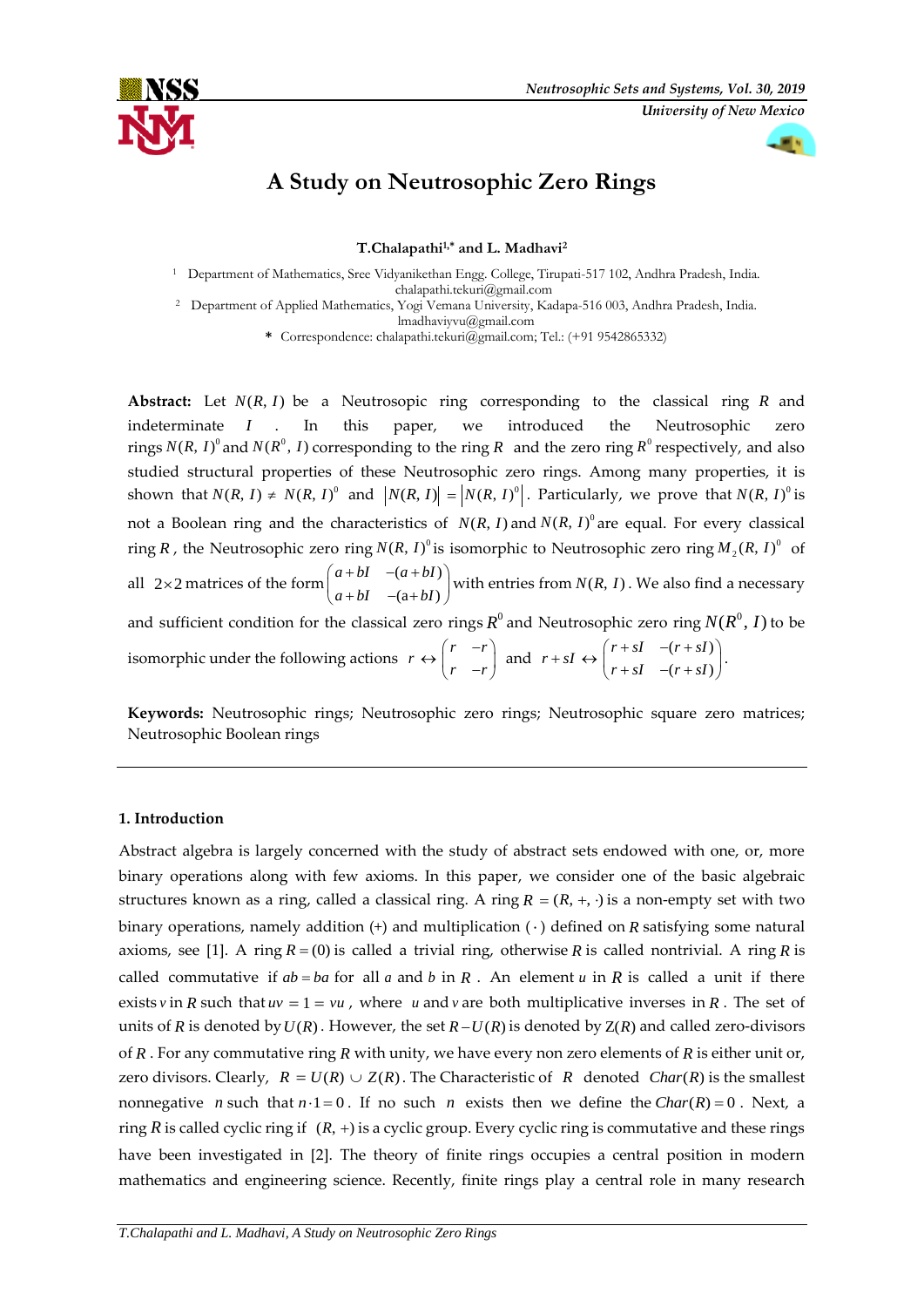areas such as digital image processing, algebraic coding theory, encryption systems, QUAM signals and linear coding theory; see [4-7].

The notion of zero rings was considered by Buck  $[2]$  in 2004. A zero ring  $R^0$  is a triplet  $(R^0, +, \cdot)$  where  $(R^0, +)$  is an abelian group and  $a \cdot b = 0$  for all  $a, b \in R^0$ . Every zero is a commutative cyclic ring but a cyclic ring need not be a zero ring. For instance,  $(Z_6, \oplus, \Box)$  is a cyclic ring but not a zero ring under addition and multiplication modulo 6 .

Neutrosophy is a part of philosophical reasoning, introduced by Smarandache in 1980, which concentrates the origin, nature and extent of neutralities, comparable to their cooperation with particular ideational spectra. Neutrosophy is the premise of Neutrosophic Logic, Neutrosophic likelihood, Neutrosophic set and Neutrosophic realities in [8]. Handling of indeterminacy present in real-world data is introduced in [9, 10] as Neutrosophy. Neutralities and indeterminacies spoken to Neutrosophic Logic have been utilized in the analysis of genuine world and engineering problems. In 2004, the creators Vasantha Kanda Swami and Smarandache presented the ideas of Neutrosophic arithmetical hypothesis and they were utilized in Neutrosophic mathematical structures and build up numerous structures such as Neutrosophic semigroups, groups, rings, fields which are different from classical algebraic structures and are presented and analyzed their application to fuzzy and Neutrosophic models are developed in [11].

Now we begin our attention to the Neutrosophic ring  $N(R, I)$ , we are considering in this paper. The basic study on Neutrosophic rings was given by Vasantha Kandasamy and Smarandache [11], and there are many interesting properties of Neutrosophic rings available in the literature, see [12- 16]. Let *I* be the indeterminate of the real-world problem with two fundamental properties such as  $I^2 = I$  and  $I^{-1}$ Then generally we define the Neutrosophic set  $N(R, I) = \{a + bI : a, b \in R, I^2 = I\}$  which is a nonempty set of Neutrosophic elements  $a + bI$  and it is generated by a ring R and indeterminate I under the following Neutrosophic operations.

$$
(1) (a + bI) + (c + dI) = (a + c) + (b + d)I
$$
 and

(2) 
$$
(a+bl) (c+dl) = ac + (ad+bc+bd)I
$$

for all  $a + bI$ ,  $c + dI$  in  $N(R, I)$ . More specifically, the indeterminate  $I$  satisfies the following algebraic properties. (1)  $I^2 = I$ , (2)  $0I = 0$  and  $1I = I$  but  $I \neq 0,1$ , (3)  $I^{-1}$  does not exist with respect to Neutrosophic multiplication but  $-I = (-1)I$  exists with respect to Neutrosophic addition such that  $I + (-I) = 0$  and  $-I \neq I$ , and (4)  $I + I = 2I$  and  $I + I \neq I$ . Recently, Agboola, Akinola and Oyebola studied further properties of Neutrosophic rings in [13, 14]. In [15-17], Chalapathi and Kiran established relations between units and Neutrosophic units of rings, fields, Neutrosophic rings and Neutrosophic fields. However, we have  $|N(R, I)| \geq 4$  for any finite ring R with  $|R| > 1$ . This clears

that  $4 \le |N(R, I)| \le |R|^2$ .

In numerous certifiable circumstances, it is regularly seen that the level of indeterminacy assumes a significant job alongside the fulfillment and disappointment levels of the decision-makers in any decision making process and Internet clients. Because of some uncertainty or dithering, it might important for chiefs to take suppositions from specialists which lead towards a lot of clashing qualities with respect to fulfillment, indeterminacy and dis-fulfillment level of choice makers. So as to feature the previously mentioned understanding, the authors Abdel-Basset et al. [18-20] built up a successful structure which mirrors the truth engaged with any basic decision-making process. In this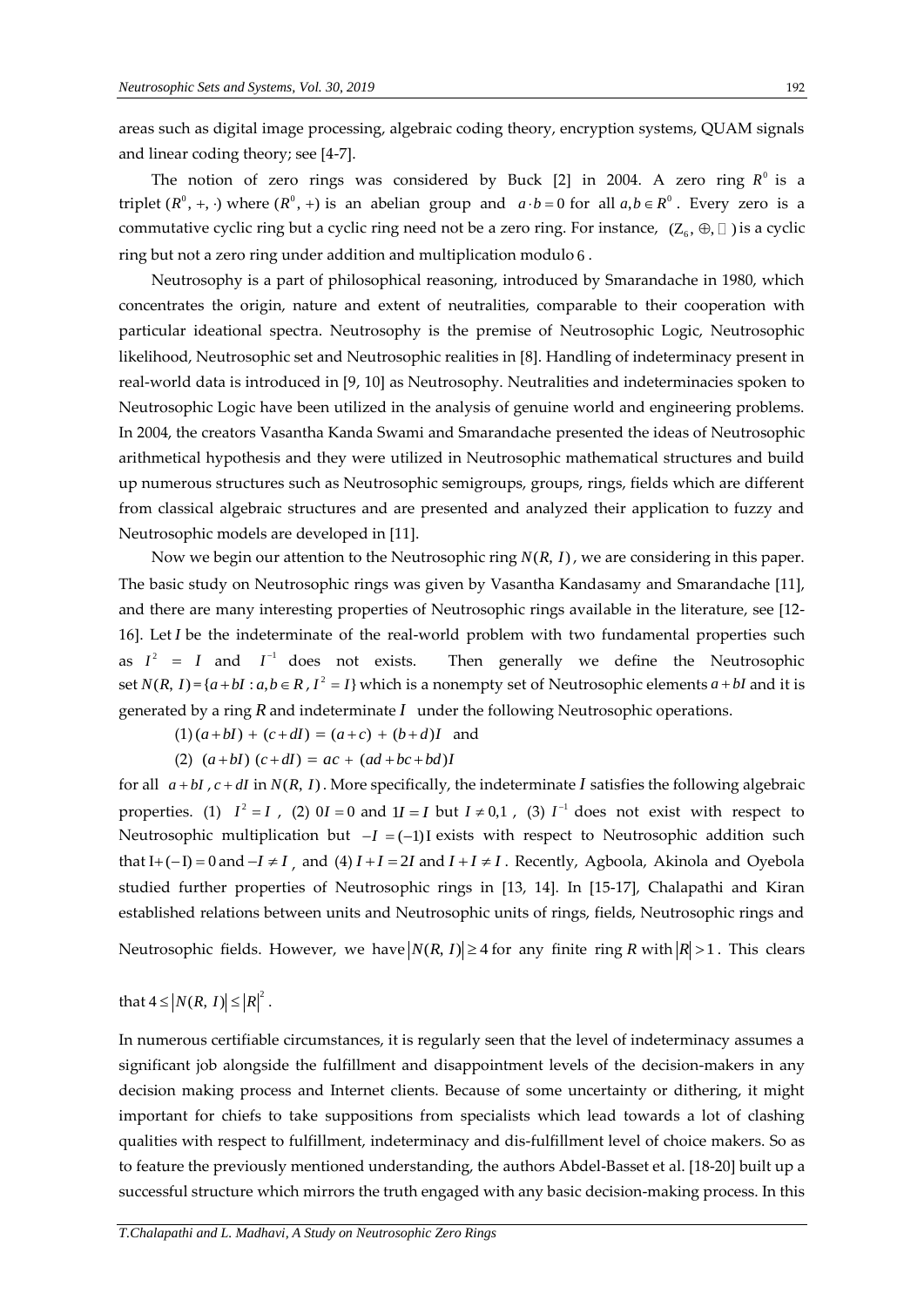investigation, a multi-objective nonlinear programming issue has been planned in the assembling framework. Another calculation, Neutrosophic reluctant fluffy programming approach, dependent on single esteemed Neutrosophic reluctant fuzzy decision set has been proposed which contains the idea of indeterminacy reluctant degree alongside truth and lie reluctant degrees of various objectives.

Web of Things associates billions of items and gadgets to outfit a genuine viable open door for the enterprises. Fourth industrial and mechanical upset must guarantee proficient correspondence and work by thinking about the components of expenses and execution. Transition to the fourth industrial and mechanical transformation creates and generates challenges for enterprises. In [21, 22], the authors recognize the fundamental difficulties influencing the change procedure utilizing non-conventional techniques and proposed a hybrid combination between the systematic various leveled process as a Neutrosophic criteria decision-making approach for IoT-based ventures and furthermore Neutrosophic hypothesis to effectively distinguish and deal with the uncertainty and irregularity challenges.

#### **2. Neutrosophic zero rings of rings**

In this section, we studied Neutrosophic zero rings of various classical rings and presented their basic properties with many suitable illustrations and examples. First, the language of Neutrosophic element makes it possible to work with indeterminate *I* and it relationships much as we work with equalities and powers only. Prior to the consideration of Neutrosophic element  $a + bI$ , the notation  $(a + bI)^{-1}$  used for reciprocity relationships but it is not applicable for every element a and b in the classical ring R. So the introduction of a convenient Neutrosophic multiplication notation helped accelerate the development of Neutrosophic theory. For this reason, the Neutrosophic mathematical concepts establish solutions to many problems with indeterminacy.

In working with Neutrosophic multiplications, we will sometimes need to translate them into further Neutrosophic algebraic structures. The following definition is one.

**Definition 2.1.** Let *R* be a ring. Then  $N(R, I)$  is called a **Neutrosophic zero ring** if the product of any two Neutrosophic elements of  $N(R, I)$  is  $0$ , where  $0 = 0 + 0I$  is the Neutrosophic additive identity.

For any ring R, there is a Neutrosophic zero ring and is denoted by  $N(R, I)^0$ . This statement connects the relation  $N(R, I) \neq N(R, I)^0$  for every  $R \neq (0)$ . In particular, if  $R = (0)$ then  $N(R, I) = (0)$  and  $N(R, I)^0 = (0)$ . For any ring  $R \neq (0)$ , the actual construction of Neutrosophic zero rings  $N(R, I)^0$  appear below. If R is not a zero ring, then  $N(R, I)$  is never a Neutrosophic zero ring. This means that, the only Neutrosophic ring  $N(R, I)$  that cannot be described as a Neutrosophic zero ring when R is either finite or infinite. For this reason, the construction of Neutrosophic zero rings depends on the collection Neutrosophic matrices and which are up to Neutrosophic isomorphism. The next definition deals with these constructions.

**Definition 2.2.** Let 
$$
M_2(R, I)^0
$$
 be the non-empty subset of 2×2 Neutrosophic matrices  
\n
$$
M_2(R, I) = \left\{ \begin{pmatrix} a + bI & c + dI \\ e + fI & g + hI \end{pmatrix} : a + bI, c + dI, e + fI, g + hI \in N(R, I) \right\}.
$$

Then we define  $\mathrm{M}_2(R,I)^0$  as follows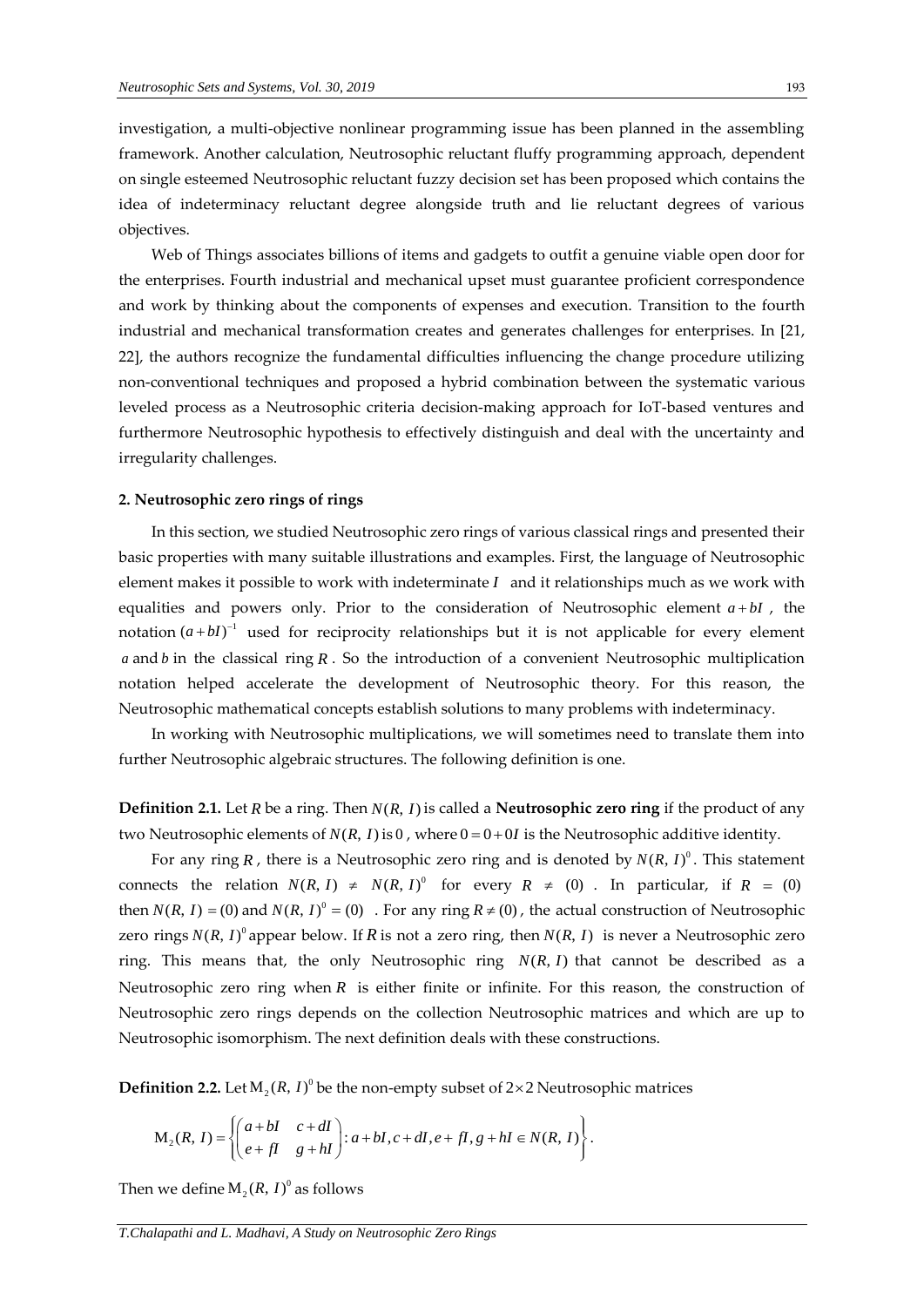$$
M_2(R, I)^0 = \left\{ \begin{pmatrix} a+bI & -(a+bI) \\ a+bI & -(a+bI) \end{pmatrix} : a+bI \in N(R, I) \right\}
$$

and this collection is called **Neutrosophic square zero matrices**.

**Example 2.3**. For the ring  $Z_2 = \{0, 1\}$  under addition and multiplication modulo 2, the Neutrosophic ring and corresponding Neutrosophic square matrices are

ring and corresponding Neutrosophic square matrices are  
\n
$$
N(Z_2, I) = \{0, 1, I, 1 + I\} \text{ and } M_2(Z_2, I)^0 = \left\{ \begin{pmatrix} 0 & 0 \\ 0 & 0 \end{pmatrix}, \begin{pmatrix} 1 & -1 \\ 1 & -1 \end{pmatrix}, \begin{pmatrix} I & -I \\ I & -I \end{pmatrix}, \begin{pmatrix} 1+I & -(1+I) \\ 1+I & -(1+I) \end{pmatrix} \right\} \text{, respectively.}
$$

*M<sub>3</sub>*(*R, 1)<sup>6</sup> = {\begin{pmatrix} u\_{12} & u\_{12} & u\_{12} & u\_{12} & u\_{12} & u\_{12} & u\_{12} & u\_{12} & u\_{12} & u\_{12} & u\_{12} & u\_{12} & u\_{12} & u\_{12} & u\_{12} & u\_{12} & u\_{12} & u\_{12} & u\_{12} & u\_{12} & u\_{12} & u\_{12} & u\_{12} & u\_{12} & u\_{12} & u\_{12} & u\_{12} & u\_{12} & u\_{12} & u\_{12} & u\_{12} & u\_{12} & u\_{* To determine the structure of Neutrosophic zero ring  $N(R, I)^0$ , we must derive a result for determining when an element of  $N(R, I)^0$  is a Neutrosophic unit, or, Neutrosophic zero divisor. Recall that in a commutative Neutrosophic ring  $N(R, I)$  a non zero Neutrosophic element  $a + bI$  is called a Neutrosophic zero divisor provided there is a non zero Neutrosophic element  $c + dI$  in  $N(R, I)$  such that  $(a + bI)(c + dI) = 0$ . No Neutrosophic element of  $N(R, I)$  can be both a Neutrosophic unit and Neutrosophic zero divisor, but there are Neutrosophic rings such as  $N(Z, I)$ ,  $N(Q, I)$ ,  $N(R, I)$ ,  $N(C, I)$  and  $N(Z[i], I)$ , with non zero Neutrosophic elements that are neither Neutrosophic units nor Neutrosophic zero divisors, , where *Z* , *Q* , *R* , *C* and *Zi*[] are ring of integers, rationals, real numbers, complex numbers, and Gaussian integers, respectively. However, when  $N(R, I)$  is finite, every non zero Neutrosophic elements of  $N(R, I)$  is either Neutrosophic unit, or, Neutrosophic zero divisor. In particular, this result is true for  $N(Z_n, I)$ ,  $N(Z_n \times Z_n, I)$ ,  $N(Z_n[x]/(x^n), I)$ , and  $N(Z_n[i], I)$ , where  $Z_n$ ,  $Z_n \times Z_n$ ,  $Z_n[x]/(x^n)$  and  $Z_n[i]$  are finite commutative rings with usual notions under modulo *n* . We develop this fact in Theorem [2.4]. Since  $N(R, I)^0 \subset N(R, I)$  and  $N(R, I) \subset N(R, I)^0$ , it is not surprising that there is a connection between the Neutrosophic units in the Neutrosophic zero rings.

**Theorem 2.4**. For any ring  $R$  with unity, we have  $U(N(R, I)^0)$  is empty.

**Proof.** Assume that  $U(N(R, I)^0)$  is nonempty. Suppose that  $a + bI \in U(N(R, I)^0)$ . Then there exists some  $u + vI$  in  $U(N(R, I)^0)$  such that  $(u + vI)(a + bI) = 1$ . This implies that  $(u + vI)^2(a + bI)^2 = 1^2$ , or, it is equivalent to  $0 = 1$  because  $(u + vI)^2 = 0$  and  $(a + bI)^2 = 0$ , a contradiction. So our assumption is not true, and hence  $U(N(R, I)^0) = \phi$ .

In general, it is not easy to classify Neutrosophic rings and their corresponding Neutrosophic zero rings by determining their orders. For this reason, we must follow a better approach which is shown below.

**Theorem 2.5**. For any Neutrosophic ring  $N(R, I)$ , we have

 $N(R, I)^{0} \cong M_{2}(R, I)^{0}$ .

**Proof.** Let *R* be any ring. Then there exists  $N(R, I)$  and  $N(R, I)^0$ . Now we want to show that  $N(R, I)^0 \cong M_2(R, I)^0$ . For this, we define a map  $f : N(R, I)^0 \to M_2(R, I)^0$  by the following relation

$$
f(a+bI) = \begin{pmatrix} a+bI & -(a+bI) \\ a+bI & -(a+bI) \end{pmatrix}
$$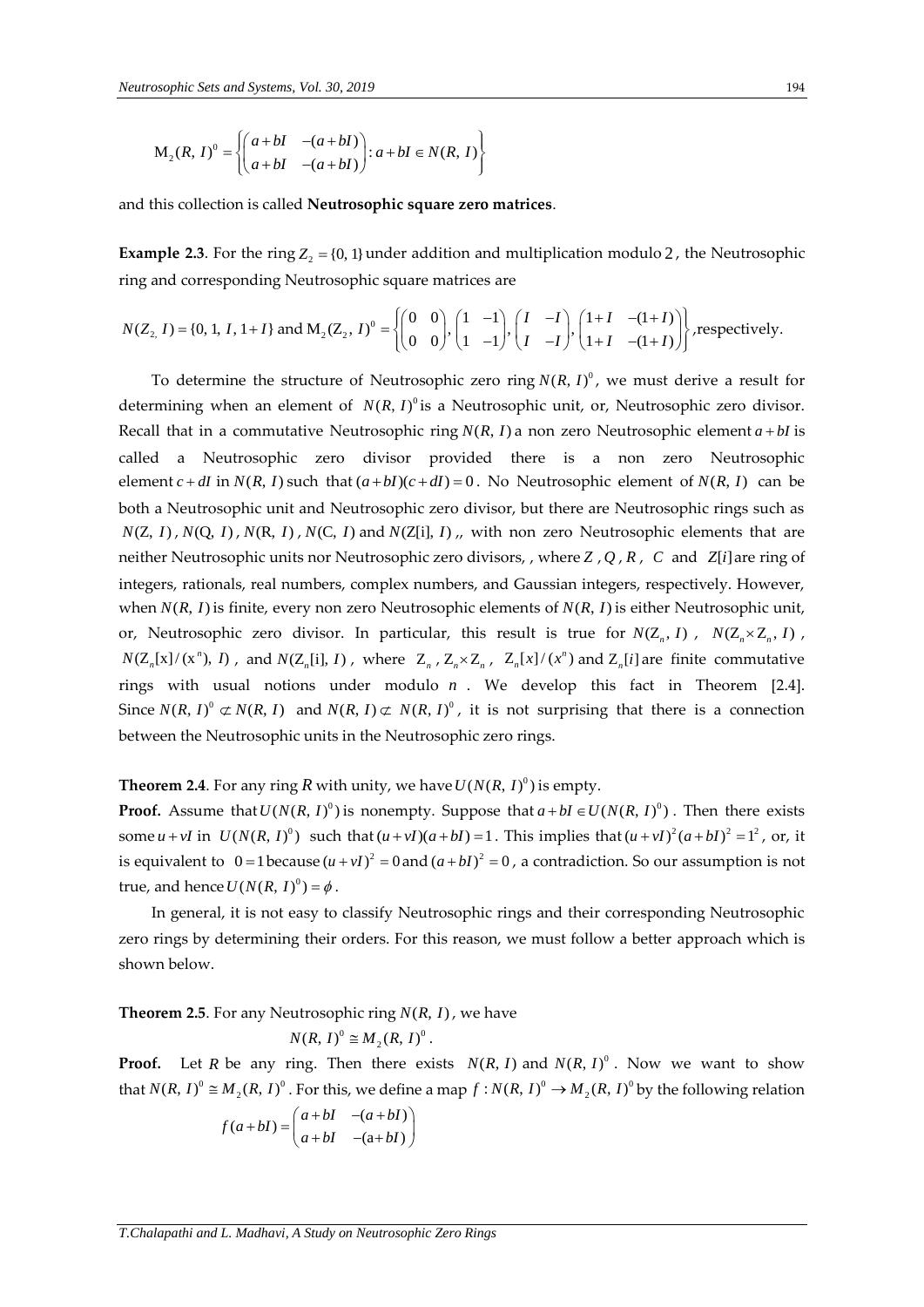for every  $a + bI \in N(R, I)^0$ . If  $a + bI \in N(R, I)^0$ , then  $(a + bI)^2 = (a + bI) (a + bI) = 0$ . That is, there exists a Neutrosophic matrix  $\begin{pmatrix} a+bI & -(a+bI) \\ -a & bI & -(a+I) \end{pmatrix}$  $(a + bI)$  $a + bI - (a + bI)$  $a + bI$   $-(a + bI)$  $\left(a+bl- (a+bl)\right)$ .  $\begin{pmatrix} a+bI & (a+bI) \\ a+bI & -(a+bI) \end{pmatrix}$  in  $M_2(R, I)^0$  such that

$$
\begin{pmatrix} a+bl & -(a+bl) \ (a+bl) & -(a+bl) \ (a+bl) & -(a+bl) \end{pmatrix} = \begin{pmatrix} a+bl & -(a+bl) \ (a+bl & -(a+bl) \ (a+bl & -(a+bl) \end{pmatrix} \begin{pmatrix} a+bl & -(a+bl) \ (a+bl & -(a+bl) \end{pmatrix} = \begin{pmatrix} 0 & 0 \ 0 & 0 \end{pmatrix},
$$

implying that *f* makes makes sense. Therefore *f* is well defined. Because  $f(0) = \begin{pmatrix} 0 & 0 \\ 0 & 0 \end{pmatrix}$  and  $f(I) = \begin{pmatrix} I & -I \\ I & -I \end{pmatrix}$  $=\begin{pmatrix} I & -I \\ I & -I \end{pmatrix}$ , one can easily verify that f is a Neutrosophic ring

homomorphism.

Now, we show that *f* is one-one and onto. For every two Neutrosophic

elements 
$$
a + bI
$$
 and  $c + dI$  in  $N(R, I)^0$ , we have  
\n
$$
f(a+bI) = f(c+dI) \Rightarrow \begin{pmatrix} a+bI & -(a+bl) \\ a+bl & -(a+bl) \end{pmatrix} = \begin{pmatrix} c+dl & -(c+dl) \\ c+dl & -(c+dl) \end{pmatrix} \Rightarrow a+bl = c+dl.
$$

Consequently, f is one-one, and also the unique part shows f is surjective. Therefore, f is a Neutrosophic isomorphism from  $N(R, I)^0$  onto  $M_2(R, I)^0$  . Hence,  $N(R, I)^0 \cong M_2(R, I)^0$  .

Recall that  $N(R, I)$  is not equal to  $N(R, I)^0$  but the following theorem shows that  $N(R, I)$  is equivalent to  $N(R, I)^0$ , that is we shall show that there is a one-one correspondence between  $N(R, I)$  and  $N(R, I)^0$ .

**Theorem 2.6.** For any ring R, we have  $\left| N(R, I) \right| = \left| N(R, I) \right|^0$ .

**Proof.** By the Theorem [2.5], we know that  $N(R, I)^0 \cong M_2(R, I)^0$  . We shall show that  $\left| N(R, I) \right| = \left| N(R, I) \right|$ . For this, we must show that  $\left| M_2(R, I) \right| = \left| N(R, I) \right|$ . Define a map  $\psi : M_2(R, I)^0 \to N(R, I)$  by the connection

$$
\psi \left( \begin{pmatrix} a+bI & -(a+bI) \\ a+bI & -(a+bI) \end{pmatrix} \right) = a+bI
$$

for every element  $\begin{pmatrix} a+bI & -(a+bI) \\ 1 & (a+II) \end{pmatrix}$  $(a + bI)$  $a + bI - (a + bI)$  $a + bI$   $-(a + bI)$  $\begin{pmatrix} a+bl & -(a+bl) \end{pmatrix}$ .  $\begin{pmatrix} a+bI & (a+bI) \ a+bI & -(a+bI) \end{pmatrix}$  in  $M_2(R, I)^0$ . Every element  $a+bI$  in N(*R*, *I*) has the following

form 
$$
a + bI = \psi \begin{pmatrix} a + bI & -(a + bI) \ (a + bI & -(a + bI) \end{pmatrix}
$$
 for some  $\begin{pmatrix} a + bI & -(a + bI) \ (a + bI & -(a + bI) \end{pmatrix}$  in  $M_2(R, I)^0$ . Then the map  $\psi$  is

clearly onto; it is one-one because for every

$$
A^{0} = \begin{pmatrix} a+bI & -(a+bI) \\ a+bI & -(a+bI) \end{pmatrix}, B^{0} = \begin{pmatrix} c+dI & -(c+dI) \\ c+dI & -(c+dI) \end{pmatrix} \text{ in } M_{2}(R, I)^{0}, \text{ we have}
$$
  

$$
\psi(A^{0}) = \psi(B^{0}) \Rightarrow \psi\left(\begin{pmatrix} a+bI & -(a+bI) \\ a+bI & -(a+bI) \end{pmatrix}\right) = \psi\left(\begin{pmatrix} a+bI & -(a+bI) \\ a+bI & -(a+bI) \end{pmatrix}\right)
$$
  

$$
\Rightarrow a+bI = c+d
$$
  

$$
\Rightarrow \begin{pmatrix} a+bI & -(a+bI) \\ a+bI & -(a+bI) \end{pmatrix} = \begin{pmatrix} e & dI & e \\ -e & dI & (+c) \end{pmatrix}
$$
  

$$
\Rightarrow A^{0} = B^{0}.
$$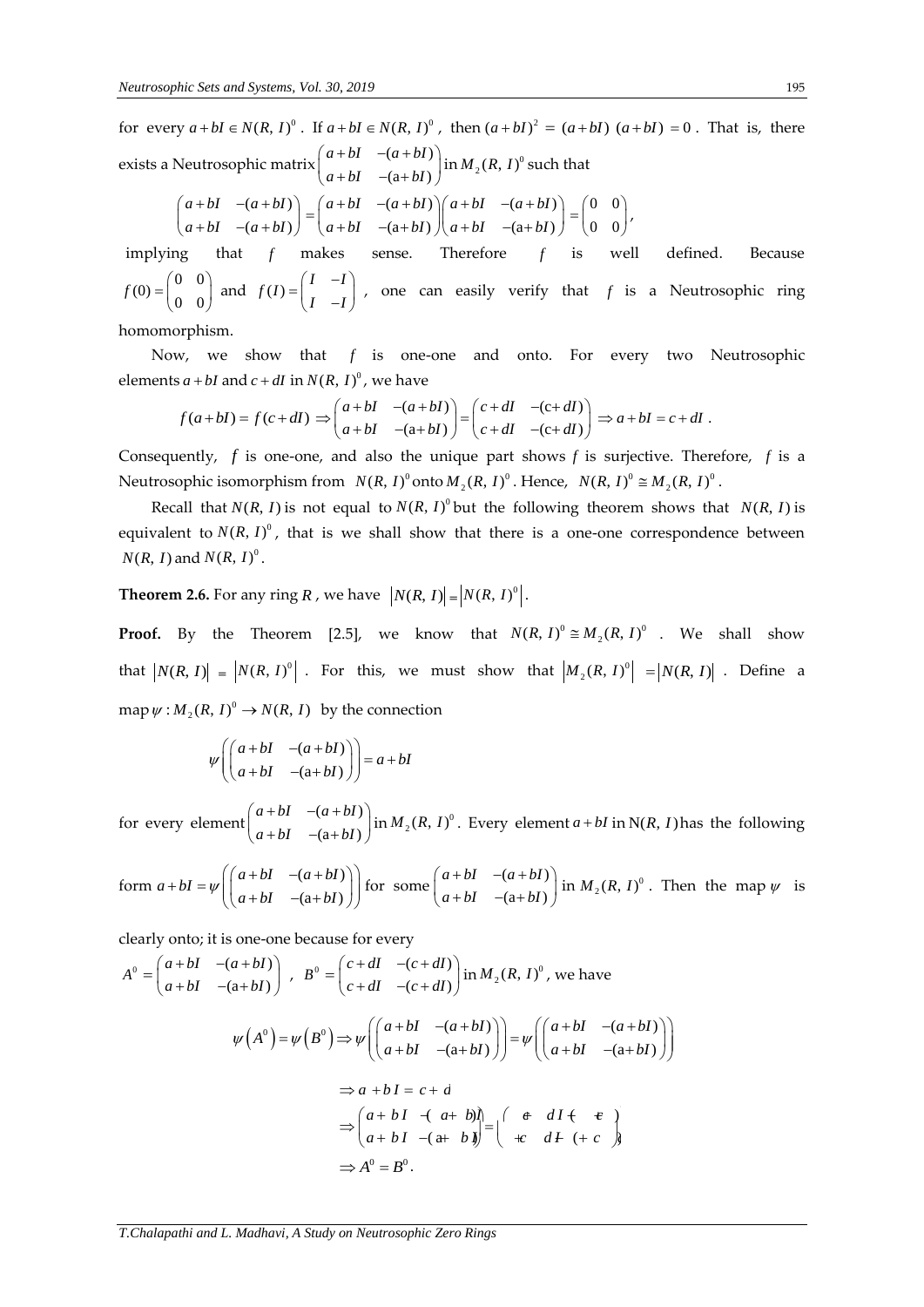Therefore, the correspondence  $a + bI \leftrightarrow \begin{pmatrix} a + bI & -(a + bI) \\ b & bI & -(a + bI) \end{pmatrix}$  $(a+bl)$  $a + bI \leftrightarrow \begin{cases} a + bI & -(a + bI) \\ a + bI & -(a + bI) \end{cases}$  $b + bI \leftrightarrow \begin{pmatrix} a+bI & -(a+bI) \\ a+bI & -(a+bI) \end{pmatrix}$  pairs every element in each of two sets  $N(R, I)$  and  $M_2(R, I)^0$  with exactly one element of the other set. Hence,  $N(R, I)$ and  $M_2(R, I)^0$  contains the same number of elements, and we write this as  $\left| N(R, I) \right| = \left| M_2(R, I)^0 \right|$ .

Now because of the Theorem [2.5], we conclude that  $\bigl|N(R,\,I)^0\bigr| \bigl| = \bigl|N(R,\,I)\bigr|$ .

This is all somewhat vague; of course, let us look at a concrete example.

**Example 2.7.** For the ring  $Z_2 = \{0, 1\}$ , the correspondence  $\psi$  from N( $Z_2$ , I) onto  $M_2(Z_2, I)^0$  with actions given by the following arrow diagrams:

$$
0 \leftrightarrow \begin{pmatrix} 0 & 0 \\ 0 & 0 \end{pmatrix}, 1 \leftrightarrow \begin{pmatrix} 1 & -1 \\ 1 & -1 \end{pmatrix}, I \leftrightarrow \begin{pmatrix} I & -I \\ I & -I \end{pmatrix} \text{and } 1 + I \leftrightarrow \begin{pmatrix} 1+I & -(1+I) \\ 1+I & -(1+I) \end{pmatrix}.
$$

These actions illustrate that  $|N(Z_2, I)| = 4$ ,  $|M_2(Z_2, I)|^0 = 4$ , and hence  $|N(Z_2, I)|^0 = 4$ . This shows

that  $|N(Z_2, I)| = |N(Z_2, I)^0|$  but  $N(Z_2, I) \neq N(Z_2, I)^0$ .

We now change focus somewhat take up the study of Neutrosophic isomorphism between  $N(R, I)$  and  $N(R, I)^0$ . Particularly we observe that nothing is known of Neutrosophic isomorphism between  $N(R, I)$  and  $N(R, I)^0$ . For instance, the Neutrosophic ring  $N(Z_2, I)$  and Neutrosophic zero ring  $N(Z_2, I)^0$  are not isomorphic with respect to Neutrosophic isomorphism

because  $I^2 = I$  in  $N(Z_2, I)$  but <sup>2</sup>  $(0\ 0$ 0 0 *I I I I*  $(I - I)^2$   $(0 0)$ .  $\begin{pmatrix} I & I \\ I & -I \end{pmatrix} = \begin{pmatrix} 0 & 0 \\ 0 & 0 \end{pmatrix}$  in N(Z<sub>2</sub>, *I*)<sup>0</sup>. This observation takes place according

to Theorem [2.8].

**Theorem 2.8.** Let  $R$  be any non-trivial ring. Then, N( $R$ ,  $I$ ) is not isomorphic to N( $R$ ,  $I$ )<sup>0</sup>.

**Proof.** Assume that the element  $A^0 = \begin{pmatrix} a+bI & -(a+bI) \\ -b & (a+I) \end{pmatrix}$  $(a + bI)$  $a + bI - (a + bI)$  $a + bI$   $-(a + bI)$  $\begin{pmatrix} a+bl & -(a+bl) \end{pmatrix}$  $\begin{pmatrix} a+bI & (a+bI) \ a+bI & -(a+bI) \end{pmatrix} \neq 0$  in  $M_2(R, I)^0$  satisfies the condition  $(A^0)^2 = 0$ , where  $a + bI \neq 0$  . Suppose that the Neutrosophic mapping  $g : M_2(R, I)^0 \to N(R, I)$  is a Neutrosophic isomorphism. If  $a + bI = g(A^0)$  , then  $(a + bI)^2 = g(A^0)^2 \implies (a + bI)^2 = g((A^0)^2)$ 

 $\Rightarrow$   $(a + b I)^2 = g(0, \text{ since } (A^0)^2 = 0$ 

$$
\Rightarrow (a+b\vec{B})^2 = 0, g(0)\neq.
$$

But  $(a + bI)^2 = 0$  in  $N(R, I)$  implies that  $a + bI = 0$ , giving  $A^0 = \begin{pmatrix} a + bI & -(a + bI) \\ a + bI & -(a + bI) \end{pmatrix} = 0$  $A^0 = \begin{cases} a + bI & -(a + bI) \\ a + bI & -(a + bI) \end{cases}$  $=\begin{pmatrix} a+bl & -(a+bl) \\ a+bl & -(a+bl) \end{pmatrix} = 0$  because *g* is

one-one. This is a contradiction to the fact that  $A^0 \neq 0$ , so no such isomorphism g can exist between  $M_2(R, I)^0$  and  $N(R, I)$ . But  $N(R, I)^0 \cong M_2(R, I)^0$ , and hence  $N(R, I)$  is not isomorphic to  $N(R, I)^0$  .

**Theorem 2.9.** Let  $R$  be a finite ring with unity. Then,  $Char(N(R, I)^0) = Char(R)$ .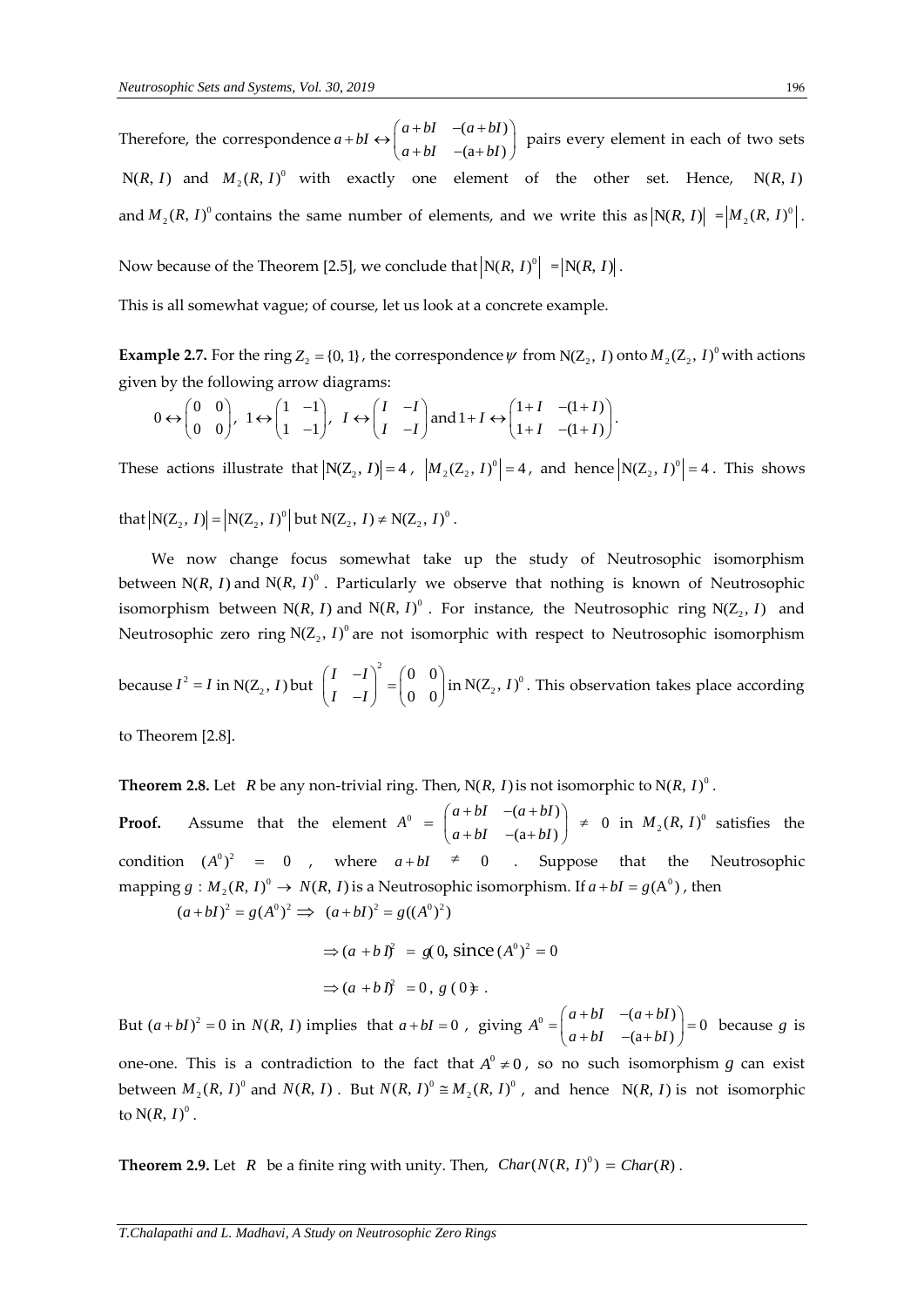**Proof.** Suppose  $|R|$  is finite and  $1 \in R$  . Then, by the definition of the characteristic of a ring,

*Char*(*R*) = *n* ⇔ *o*(1) = *n* in the additive group (*R*, +)  
\n⇔ *n*·1 = 0 in the additive group (*R*, +)  
\n⇔ *n*·1 = 0, *n*·(-1) = 0 in the additive group (*R*, +)  
\n⇔ *n*·
$$
\begin{pmatrix} 1 & -1 \\ 1 & -1 \end{pmatrix} = \begin{pmatrix} n \cdot 1 & n \cdot + \\ n \cdot 1 & n \cdot + \end{pmatrix} \begin{pmatrix} 0 \\ 0 \end{pmatrix}
$$
  
\n⇔ *Char*(**N**(*R*, *I*)<sup>0</sup>) = *n*.

A ring *R* is called Boolean ring if  $a^2 = a$  for all *a* in *R*. Every finite Boolean ring with unity is isomorphic to the ring  $Z_2^{\prime\prime}$ , where  $Z_2^{\prime\prime}$  is the Cartesian product of *n* copies of the ring  $Z_2 = \{0, 1\}$  with respect to addition and multiplication modulo 2. Therefore,  $N(Z_2^{\ n}, I)$  is a Neutrosophic Boolean

ring with the property that  $|N(Z_2^n, I)| = 2^{4n}$ . Now we move on to verify that the structure of  $N(Z_2^{\ n},I)^0$  is Neutrosophic Boolean ring, or, not.

**Theorem 2.10.** Every Neutrosophic zero ring of a Boolean ring is not a Neutrosophic Boolean ring. **Proof.** Suppose  $n > 1$  is a positive integer. By the Theorem [2.5], we know that  $N(Z_2^n, I)^0$  is isomorphic to the Neutrosophic zero ring  $M_2(Z_2^{\ n},I)^0$  . In anticipation of a contradiction, let us assume that  $M_2(Z_2^n, I)^0$  is a Neutrosophic Boolean ring, then for any  $\alpha = a + bI \neq 0$  in  $N(Z_2^n, I)^0$  such that  $\begin{vmatrix} \alpha & -\alpha \\ \alpha & \alpha \end{vmatrix}$  $\alpha$   $-\alpha$  $\begin{pmatrix} \alpha & -\alpha \end{pmatrix}$  $\begin{pmatrix} \alpha & \alpha \\ \alpha & -\alpha \end{pmatrix}$  is in  $M_2(Z_2^n, I)^0$  . Under the condition of Neutrosophic Boolean ring, we have  $(\alpha -\alpha)^2$   $(\alpha -\alpha)$  $\alpha$  -  $\alpha$ )  $\alpha$  -  $\alpha$ )  $(\alpha -\alpha)^2$   $(\alpha -\alpha)$  $\begin{pmatrix} \alpha & \alpha \\ \alpha & -\alpha \end{pmatrix} = \begin{pmatrix} \alpha & \alpha \\ \alpha & -\alpha \end{pmatrix} =$  $\alpha$  -a  $\alpha$   $\alpha$  -a  $\alpha$   $\alpha$  -a  $\alpha$  $\Rightarrow \begin{pmatrix} \alpha & -\alpha \\ \alpha & -\alpha \end{pmatrix} \begin{pmatrix} \alpha & -\alpha \\ \alpha & -\alpha \end{pmatrix} = \begin{pmatrix} \alpha & -\alpha \\ \alpha & -\alpha \end{pmatrix}$ 0 0 0 0  $\alpha$  -  $\alpha$ )  $\Rightarrow \begin{pmatrix} \alpha & -\alpha \\ \alpha & -\alpha \end{pmatrix} = \begin{pmatrix} 0 & 0 \\ 0 & 0 \end{pmatrix}$  $\Rightarrow \alpha = a + bI + \theta$ 

This is not true. Hence, we conclude that every Neutrosophic zero ring of a Boolean ring is not a Neutrosophic Boolean ring.

#### **3. Neutrosophic zero rings of zero rings**

This section introduces Neutrosophic Zero rings associated with zero rings. First, we recall that  $R^0$  is a zero ring if the product any two elements in  $R^0$  is zero. If  $R^0\neq (0)$  then clearly  $\left|R^0\right|\geq 2$ and  $R^0$  is never a field structure. By the Buck's [2] research in 2004, for any ring  $R$  with  $R \neq R^0$ , the zero rings  $R^0$  isomorphic to the zero rings of all  $2\times 2$  matrices of the form

$$
M_2(R)^0 = \left\{ \begin{pmatrix} r & -r \\ r & -r \end{pmatrix} : r \in R \right\}
$$

with the same cardinality of  $|R|$ , that is,  $|M_2(R)^0| = |R|$ . For example, the zero ring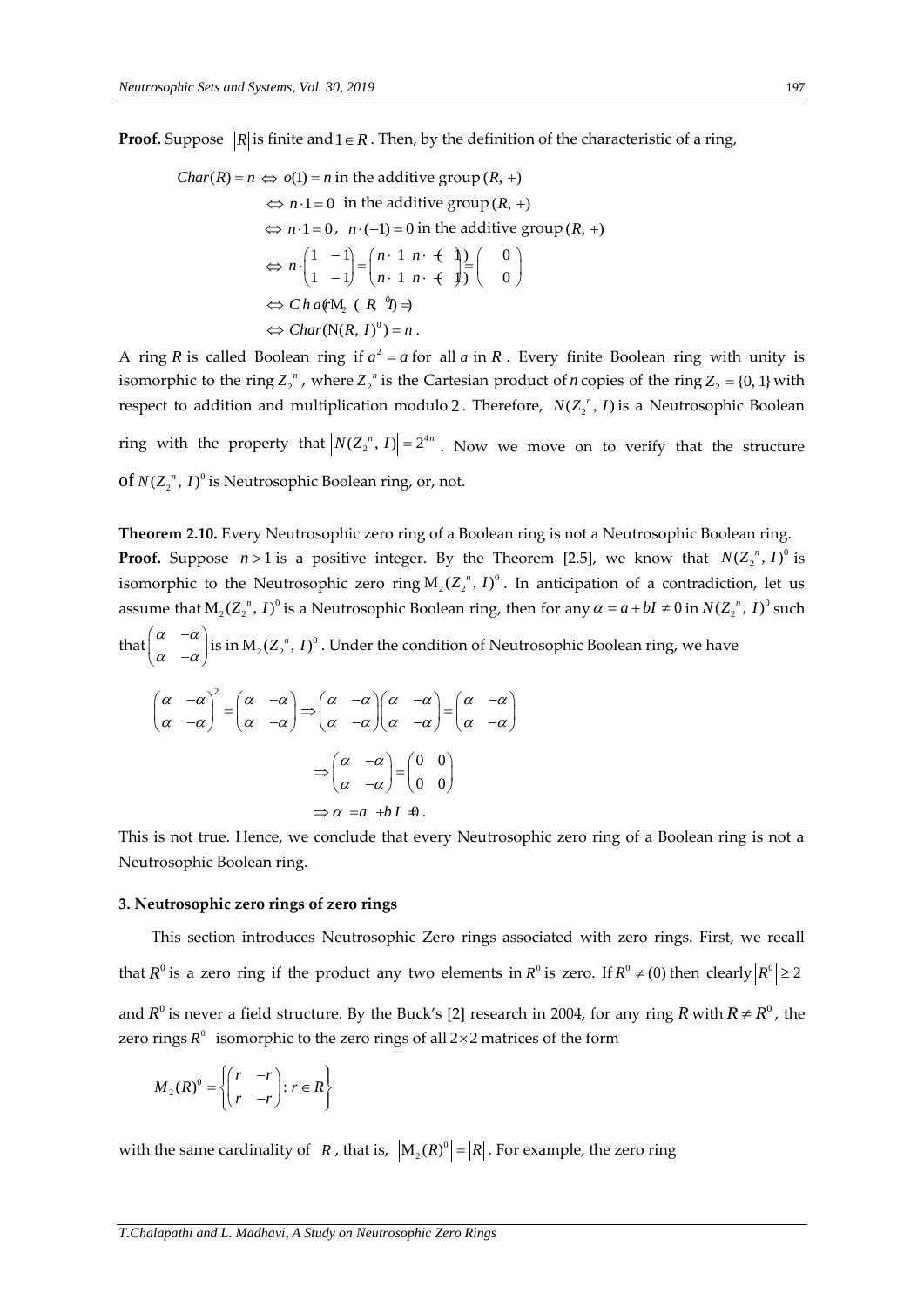$$
M_2(Z_3)^0 = \left\{ \begin{pmatrix} 0 & 0 \\ 0 & 0 \end{pmatrix}, \begin{pmatrix} 1 & -1 \\ 1 & -1 \end{pmatrix}, \begin{pmatrix} 2 & -2 \\ 2 & -2 \end{pmatrix} \right\}
$$

with an order 3 under usual matrix addition and multiplication of modulo 3. This observation concludes that, if  $R$  is not a zero ring then  $N(R, I)$  is never a zero ring. However, the following definition gives a concise way of referring to the definition of Neutrosophic zero rings associated with zero rings.

**Definition 3.1.** If  $R^0$  is a zero ring, then  $N(R^0, I) = \{a + bI : a, b \in R^0\}$  is called **Neutrosophic zero ring** corresponding to the zero ring  $R^0$  .

**Example 3.2.** Suppose that  $R^0 = \{0, 3, 6\}$  is a zero ring under addition and multiplication modulo 9. Then  $N(R^0, I) = \{0, 3, 6, 3I, 6I, 3+3I, 3+6I, 6+3I, 6+6I\}$  and

$$
M_{\pm}(Z_{\pm})^p = \begin{cases} \begin{pmatrix} 0 & 0 \\ 0 & 0 \end{pmatrix}, \begin{pmatrix} 1 & -1 \\ 1 & -1 \end{pmatrix}, \begin{pmatrix} 2 & -1 \\ 2 & -2 \end{pmatrix} \end{cases}
$$
  
\nwith an order 3 under usual matrix addition and multiplication of modulo 3. This obs  
\ncoordinates that, if *R* is not a zero ring then *N*(*R*, *I*) is never a zero ring. However, the f  
\ndefinition gives a concise way of referring to the definition of Neutrosophic zero rings as  
\nwith zero rings.  
\n**Definition 3.1.** If *R*<sup>0</sup> is a zero ring then *N*(*R*<sup>0</sup>, *I*) = {a+b1:a, *b* ∈ *R*<sup>0</sup>} is called Neutrosophic *z*  
\n**Example 3.2.** Suppose that *R*<sup>0</sup> = {0, 3, 6} is a zero ring under addition and multiplication me  
\n
$$
N(R^0, I) = [0, 3, 6, 3 + 3I, 3 + 6I, 6 + 3I, 6 + 6I]
$$
 and  
\n
$$
N(R^0, I)^0 = \begin{pmatrix} 0 & 0 \\ 0 & 0 \end{pmatrix}, \begin{pmatrix} 3 & -3 \\ 3 & -3 \end{pmatrix}, \begin{pmatrix} 6 & -6 \\ 6 & -6 \end{pmatrix}, \begin{pmatrix} 3I & -3I \\ 3I & -3I \end{pmatrix}, \begin{pmatrix} 6I & -6I \\ 6I & -6I \end{pmatrix}, \begin{pmatrix} 3+3I & -(3+3I) \\ 3+3I & -(3+3I) \end{pmatrix}
$$
  
\n
$$
= \begin{pmatrix} 3+6I & -(3+6I) \\ 3+3I & -(3+6I) \end{pmatrix}, \begin{pmatrix} 6+3I & -(6+3I) \\ 6+5I & -(6+6I) \end{pmatrix}
$$
  
\n**Properties of** *N*(*R*<sup>0</sup>, *I*) is generated by *R*<sup>0</sup> and *I*.  
\n(2) *N*(*R*<sup>0</sup>, *I*) is a Neurtosophic square zero ring.  
\n(3)

**Properties of**  $N(R^0, I)$ .

- (1)  $N(R^0, I)$  is generated by  $R^0$  and  $I$ .
- (2)  $N(R^0, I)$  is a Neutrosophic square zero ring.
- (3)  $\left| N(R^0, I) \right| = \left| R^0 \right|^2$ .
- (4)  $N(R^0, I) \neq N(R, I)^0$ .
- (5)  $|N(R^0, I)| = |N(R^0, I)|^0$ .

**Theorem 3.3.** For any finite zero ring  $R^0$  , the following equality holds good

$$
\left|N(R^0, I)\right| = \left|R^0\right|^2.
$$

**Proof.** The Cartesian product of  $R^0$  is defined by  $R^0 \times R^0 = \{(a, b) : a, b \in R^0\}$ . Now define the map  $\tau : R^0 \times R^0 \to N(R^0, I)$  by the relation  $\tau((a, b)) = a + bI$  for every  $(a, b) \in R^0 \times R^0$ .

For any two elements  $(a, b)$  and  $(c, d)$  in the zero ring  $R^0 \times R^0$  , we have

 $\tau((a, b)) = \tau((c, d)) \Leftrightarrow a + bI = c + dI$  $\Leftrightarrow a = b$ ,  $c = d$ , since  $I \neq 0$ .  $\Leftrightarrow$   $(a, b)$   $\in$   $(cd$ .

Thus the mapping  $\tau$  is a well-defined one-one function. Also  $\tau$  is onto function, because for any  $\alpha \in \tau(R^0 \times R^0)$ , there exists  $\beta \in R^0 \times R^0$  such that  $\alpha = \tau(\beta)$ . Therefore, the map  $\tau: R^0 \times R^0 \to N(R^0, I)$  is one-one correspondence from  $R^0 \times R^0$  onto  $N(R^0, I)$ , and clear that

 $N(R^0, I) = |R^0 \times R^0| = |R^0|^2$ .

Recall that  $U(R)$  and  $U(N(R, I))$  denotes the set of all units and Neutrosophic units of *R* and  $N(R, I)$ , respectively, see [17]. Note that, if at least one of  $U(R)$  and  $U(N(R, I))$  is nonempty, then there is nothing to the existence of Neutrosophic zero ring. The next hurdle that stands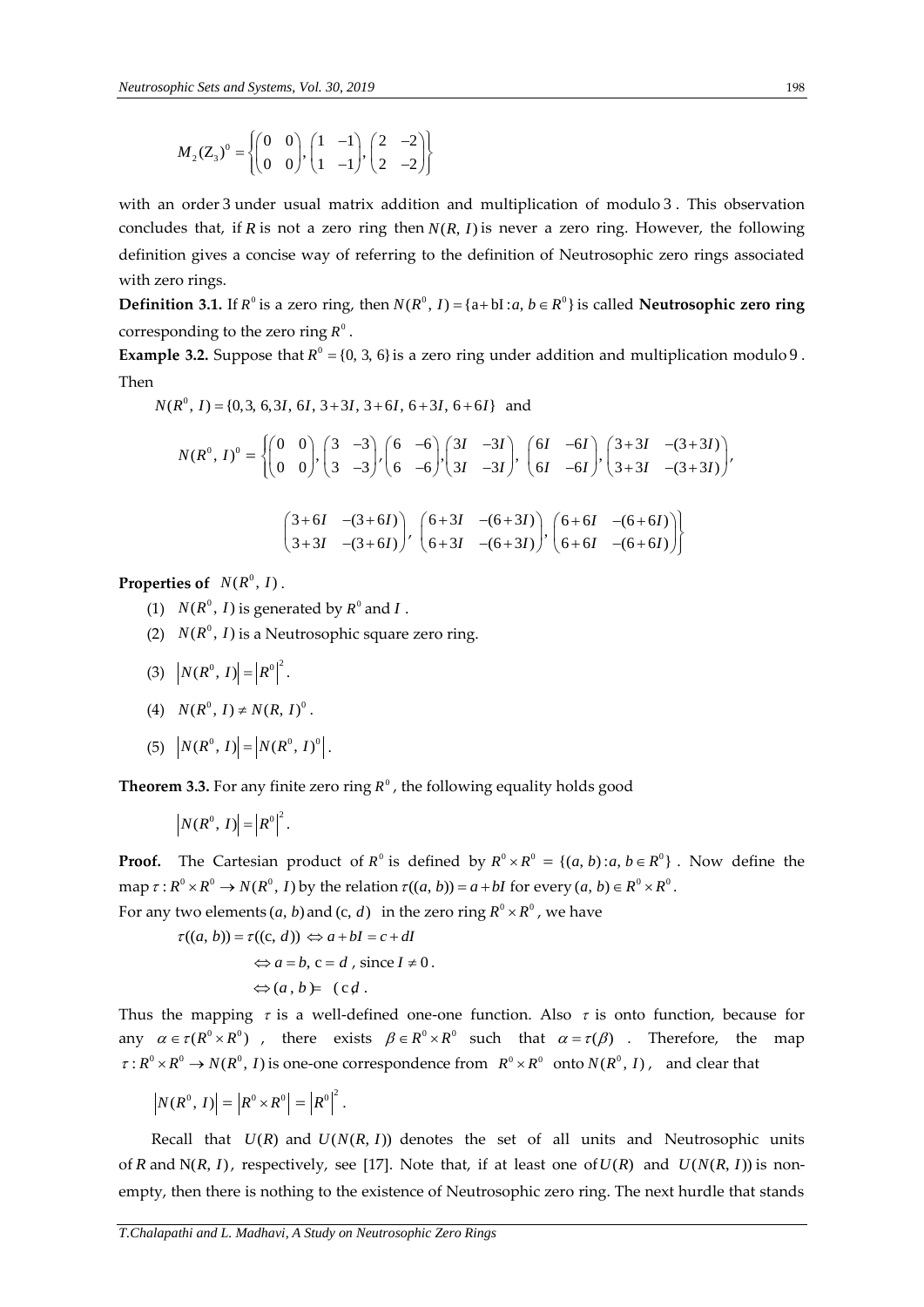in our way is to establish that a relation between  $U(N(R, I))$  and its corresponding Neutrosophic zero ring.

**Theorem 3.4.** If the set  $U(N(R, I)) = \phi$ , then there is a Neutrosophic zero ring with at least four elements.

**Proof.** There is no harm in assuming that  $|R|>1$  , and automatically  $|N(R, I)| \ge 4$  is true.

Suppose  $U(N(R, I)) \neq \phi$ . Then there are at least two elements in  $U(N(R, I))$ . If  $u + vI$  and  $u' + v'I$  are the two distinct elements in  $U(N(R, I))$ , then, bearing in mind that  $u$ ,  $u'$ ,  $v$ ,  $v'$  are elements  $\text{in } U(R)$ . As a result, the Neutrosophic product  $(u + vI)$   $(u' + v'I)$  is given by

 $(u + vI)$   $(u' + v'I) = uu' + (uv' + vu' + vv')I$ .

It is never zero because  $uu' \in U(R)$  . This contraposition proves our result.

Theorem [3.4] indicates that every commutative Neutrosophic zero ring is without unity. For this fact, the following theorem is essential in our paper.

**Theorem 3.5.** The Neutrosophic ring  $N(R, I)$  is a Neutrosophic zero ring if and only if  $R$  is isomorphic to zero ring. In particular,  $R \cong R^0 \Leftrightarrow N(R, I) \cong N(R^0, I)$ .

**Proof.** Suppose R is isomorphic to a zero ring  $R^0$  . Then there exists a Neutrosophic ring  $N(R^0,\,I)$  which is also Neutrosophic zero ring because

 $R^0 \cong M_2(R)^0 \Leftrightarrow N(R^0, I) \cong N(M_2(R)^0, I)$ 

under the following actions  
\n
$$
r \leftrightarrow \begin{pmatrix} r & -r \\ r & -r \end{pmatrix} \Leftrightarrow r + sI \leftrightarrow \begin{pmatrix} r + sI & -(r + sI) \\ r + sI & -(r + sI) \end{pmatrix}
$$

#### **4. Conclusions**

In this work, another Neutrosophic Algebraic structure, for the Neutrosophic speculation, in view of the traditional Ring Theory was proposed. This study understands the new structure basis in Neutrosophic hypothesis which builds up another idea for the comparison of two ring structures dependent on the use of the indeterminacy idea and the structural information. The Neutrosophic zero ring structure was characterized utilizing the identical classes of traditional zero rings, to be equipped for choosing any Neutrosophic element of the class. Additionally, we built up a connection between the various zero rings and matrix zero rings  $R^0$  ,  $M_2(R)^0$  ,,  $M_2(R, I)^0$  ,  $N(R^0, I)$  ,  $N(R, I)^0$  and  $N(M_2(R)^0, I)$  such as  $N(R, I)^0 \cong M_2(R, I)^0$  and  $R^0 \cong M_2(R)^0 \Leftrightarrow N(R^0, I) \cong N(M_2(R)^0, I)$ . The future work will recommend a Neutrosophic square zero elements and Neutrosophic square zero matrices to speak to all Neutrosophic mathematical frameworks, and apply the properties of these frameworks for identifying the total number of Neutrosophic zero subrings and Neutrosophic zero ideals.

**Acknowledgements:** The authors express their sincere thanks to Prof.L.Nagamuni Reddy for his suggestions during the preparation of this paper.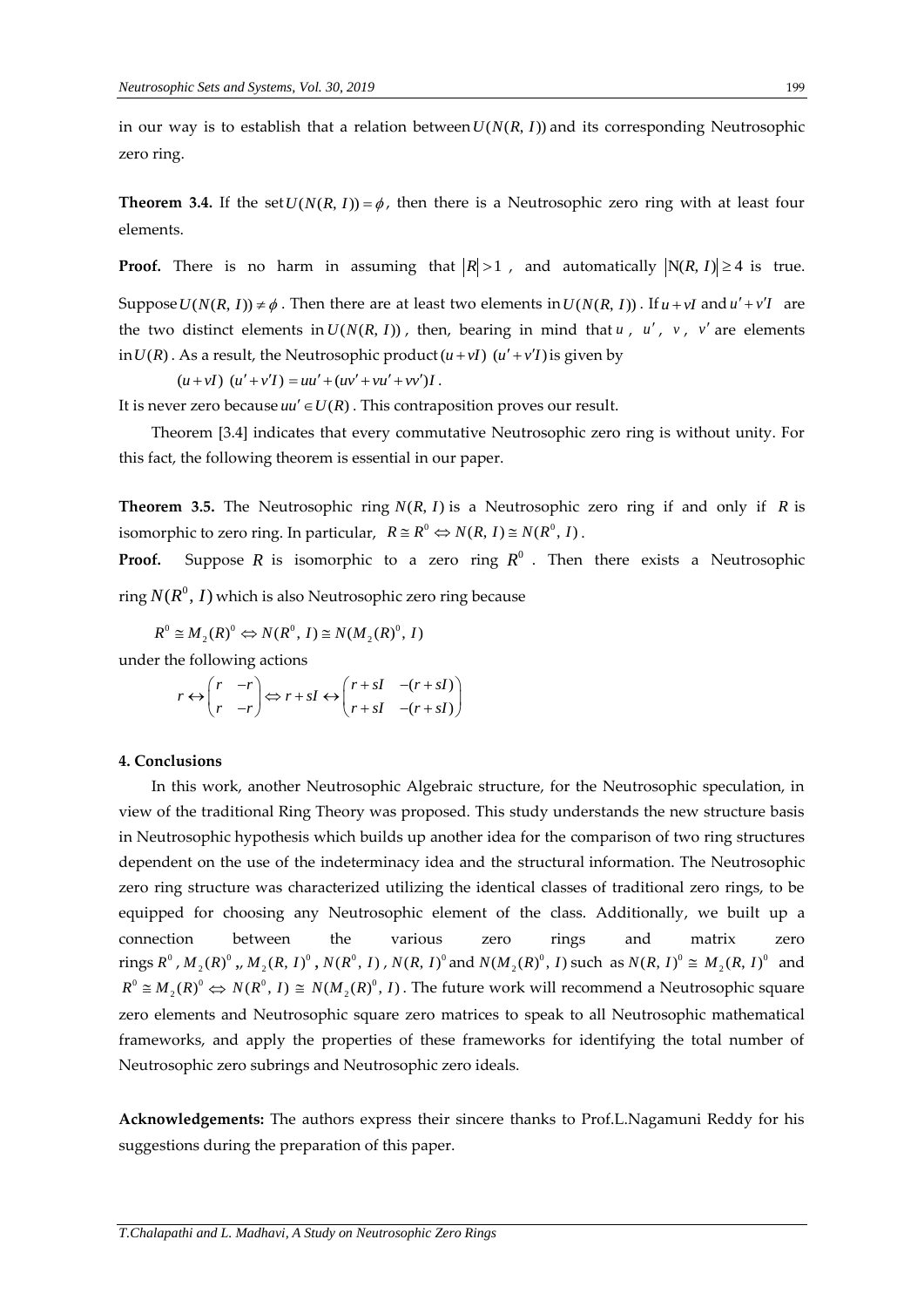### **References**

- 1. Beachy, J.A.; Blair, W. D. Abstract Algebra. 4 th ed. Waveland Press. 2019,1-541.
- 2. Buck, W.K. Cyclic Rings. Masters Theses. 1210, Eastern Illinois [University,](https://thekeep.eiu.edu/do/search/?q=author_lname%3A%22Buck%22%20author_fname%3A%22Warren%22&start=0&context=2221576) 2004.
- 3. Garcés ,Y.; Esley Torres; Pereira, O.; Rodríguez, R. Application of the ring theory in the segmentation of digital images. International Journal of Soft Computing. Mathematics and Control (IJSCMC) 2014, 69-80.
- 4. Gilberto, B.; Flaminio, F. Finite Commutative Rings and Their Applications. Springer Science & Business Media 2012, 167-176.
- 5. Ramzi, H.; ElKassar, A.N.; Suzan, F. Hardening the ElGamal Cryptosystem in the Setting of the Second Group of Units. The International Arab Journal of Information Technology 2014, Volume 11, 514-520.
- 6. Rifa, J. Groups of complex integers used as QAM signals. IEEE 1995, 1512-1517.
- 7. Sheng, H.; Mikael, S. On Linear Coding over Finite Rings and Applications to Computing. Entropy 2017, 1-35.
- 8. Smarandache, F. A Unifying Field in logics, Neutrosophy. Neutrosophic Probability, Set and Logic. American Research Press: Rehoboth, MA, USA 1998.
- 9. Smarandache, F. A Unifying Field in Logics. Neutrosophic Logic. Neutrosophy, Neutrosophic Set, Neutrosophic Probability and Statistics; American Research Press, Rehoboth, DE, USA 2005.
- 10. Smarandache, F. Neutrosophic set-a generalization of the intuitionistic fuzzy set. In Proceedings of the 2006 IEEE International Conference on Granular Computing, Atlanta, GA, USA 2006, 38–42.
- 11. Vasantha, W.B.; Smarandache, F. Basic Neutrosophic Algebraic Structures and Their Application to Fuzzy and Neutrosophic Models. Hexis: Phoenix, AZ, USA 2004.
- 12. Agboola, A.A.A.; Akinola, A.D., Oyebola O.Y. Neutrosophic Rings I. International J.Math. Combin. 2011, Volume 4, 1-14.
- 13. Agboola, A.A.A.; Akinola, A.D., Oyebola O.Y. Neutrosophic Rings II. Intern. J.Math. Combin2012, Volume 2, 1-8.
- 14. Chalapathi, T.; Kiran Kumar, R. V. Self additive inverse elements of Neutrosophic rings and fields. Annals of Pure and Applied Mathematics 2017, Volume3, 63-72.
- 15. Chalapathi, T.; Kiran Kumar, R. V**.** Neutrosophic Graphs of Finite Groups. Neutrosophic Sets and Systems 2017,Volume 15, , 22-30.
- 16. Chalapathi, T.; Kiran Kumar, R. V.**;** Smarandache, F. Neutrosophic Invertible Graphs of Neutrosophic Rings. New Trends in Neutrosophic Theory and Applications 2018, Volume II, 209-217.
- 17. Chalapathi, T.; Kiran Kumar, R. V. Neutrosophic Units of Neutrosophic Rings and Fields. Neutrosophic Sets and Systems 2018, Volume 21, 5-12.
- 18. Abdel-Basset, M.; Mohamed, R., Zaied, A. E. N. H., & Smarandache, F. A Hybrid Plithogenic Decision-Making Approach with Quality Function Deployment for Selecting Supply Chain Sustainability Metrics. Symmetry, 2019, 11(7), 903.
- 19. Abdel-Basset, M.; Saleh, M., Gamal, A., & Smarandache, FAn approach of TOPSIS technique for developing supplier selection with group decision making under type-2 Neutrosophic number. Applied Soft Computing, 2019, 77, 438-452.
- 20. Abdel-Basset, M.; Manogaran, G., Gamal, A., & Smarandache, F. A group decision-making framework based on Neutrosophic TOPSIS approach for smart medical device selection. Journal of medical systems, 2019, 43(2), 38.